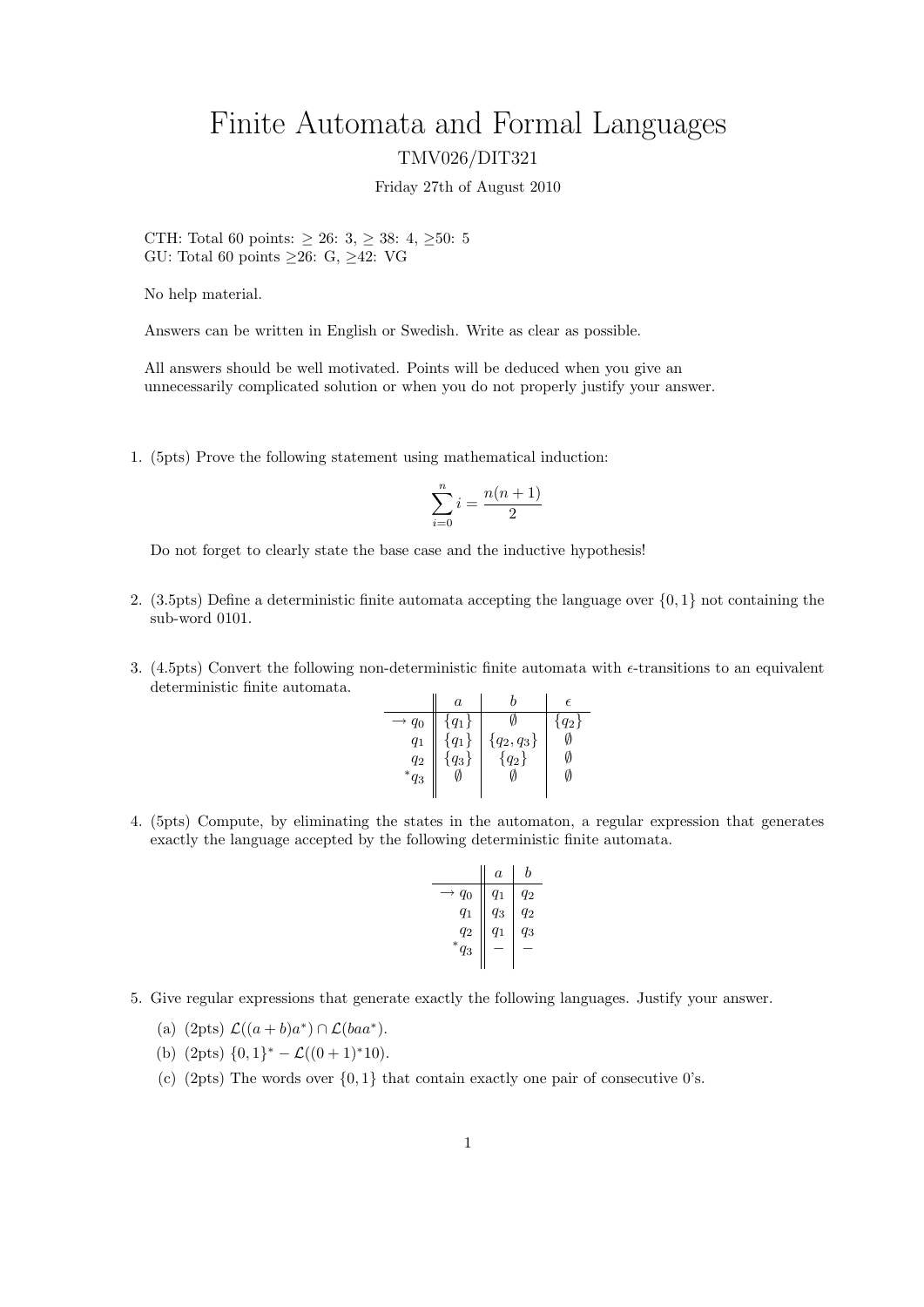- 6. (5pts) Do these two regular expressions represent the same language? Justify your answer.
	- (a)  $b + ab^* + aa^*b + aa^*ab^*$  and  $a^*(b + ab^*)$ ?
	- (b)  $(ab + a)*ab$  and  $(aa*b)*?$
- 7. (a) (1.5pts) What is formally a regular language?
	- (b) (1.5pts) Explain informally why the language  $\{0^n1^n2^n \mid n>0\}$  is not regular.
	- (c) (3pts) State the Pumping lemma for regular languages and use it to formally prove that the language  $\{0^n1^n2^n \mid n>0\}$  is not regular.
- 8. (a) (4.5pts) Write a context-free grammar that generates the language

 ${a^m b^n c^k \mid (k = m + n, k > 0) \text{ or } (n = k + m, n > 0)}$ 

Explain the grammar

- (b) (1.5pts) Is this grammar ambiguous? Justify.
- 9. Consider the following context-free grammar with starting symbol S:

$$
S \to a \mid aA \mid B \mid C
$$
  
\n
$$
A \to aB \mid \epsilon
$$
  
\n
$$
C \to cCD
$$
  
\n
$$
B \to Aa
$$
  
\n
$$
D \to d\bar{d}
$$

- (a) (7.5pts) Simplify the grammar by successively applying the following steps (that is, steps ii. to iv. should be performed to the grammar obtained in steps i. to iii. respectively):
	- i. Identify and eliminate the  $\epsilon$ -productions.
	- ii. Identify and eliminate the unit productions.
	- iii. Identify and eliminate the non-generating symbols.
	- iv. Identify and eliminate the non-reachable symbols.
- (b) (2pts) Which is the language generated by this grammar?
- (c) (1.5pts) Is this grammar ambiguous? Justify.
- 10. (4pts) Consider the following context-free grammar G with starting symbol S:

$$
S \to AB \mid BC \quad A \to BA \mid a
$$
  

$$
B \to CC \mid b \qquad C \to AB \mid a
$$

Apply the CYK algorithm to determine whether baaab  $\in \mathcal{L}(G)$  or not. Show the resulting table and justify your answer.

11. (4pts) Consider the following Turing machine defined by the tuple  $({q_0, q_1}, {0, 1, a, b}, \delta, q_0, \Box, {q_1}),$ where the transition function  $\delta$  is as following:

$$
\delta(q_0, 0) = (q_0, a, R) \n\delta(q_0, 1) = (q_0, b, R) \n\delta(q_0, \Box) = (q_1, \Box, R)
$$

What does this Turing machine do? When does it stop? Explain as much as you can.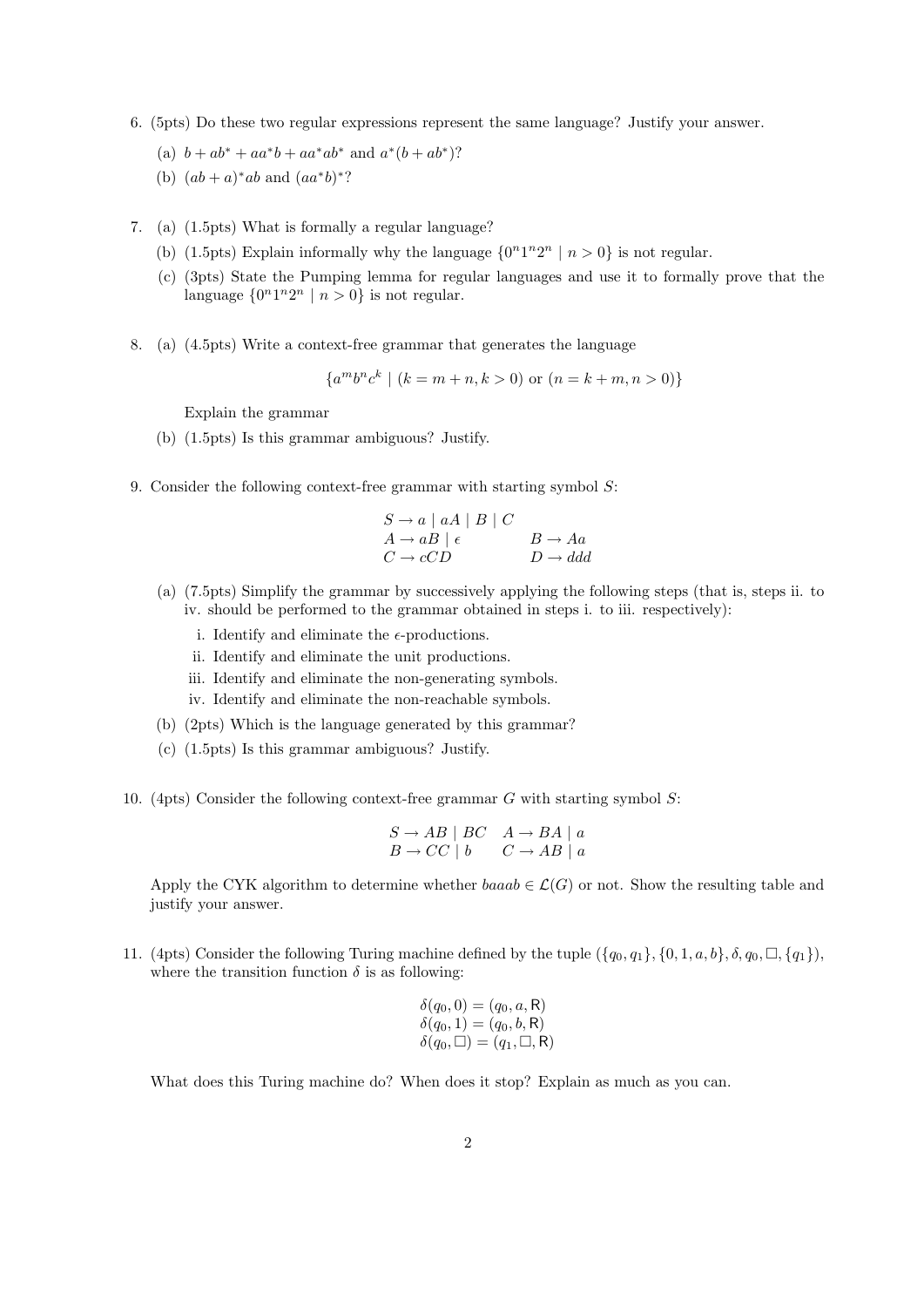## Exam Solutions

In the exam, you need to explain a bit more your solutions.

1. Base case: n = 0. Here we need to prove that  $\sum_{i=0}^{0} i = \frac{0(0+1)}{2}$  $\frac{1}{2}$ . That is, we need to prove that  $0 = 0$ , which is certainly true.

Inductive step: We assume the statement for a given n and then prove the statement for  $n + 1$ . So our inductive hypothesis (IH) is that  $\sum_{i=0}^{n} i = \frac{n(n+1)}{2}$  $\frac{1}{2}$  is true. We need to show that  $\sum_{i=0}^{n+1} i = \frac{(n+1)(n+1+1)}{2}$  $\frac{n+1+1}{2}$ , that is,  $\sum_{i=0}^{n+1} i = \frac{(n+1)(n+2)}{2}$  $\frac{2}{2}$  is also true. We have that  $\sum_{i=0}^{n+1} i = \sum_{i=0}^{n} i + (n+1)$ . Using our IH we have that  $\sum_{i=0}^{n+1} i = \frac{n(n+1)}{2}$  $\frac{1}{2} + (n+1).$ Applying math. properties we have

$$
\sum_{i=0}^{n+1} i = \frac{n(n+1)}{2} + \frac{2(n+1)}{2} = \frac{(n+2)(n+1)}{2} = \frac{(n+1)(n+2)}{2}
$$

as desired.

2.

|                 | 0     | 1     |
|-----------------|-------|-------|
| ∗<br>$q_0$      | $q_1$ | $q_0$ |
| ${}^*q_1$       | $q_1$ | $q_2$ |
| $\ast$<br>$q_2$ | $q_3$ | $q_0$ |
| ${}^*\bar{q}_3$ | $q_1$ | $q_4$ |
| $q_4$           | $q_4$ | $q_4$ |
|                 |       |       |
|                 |       |       |

 $\rightarrow$   $q_0q_2 \parallel q_1q_3 \parallel q_2$ <br>\*  $q_2q_3 \parallel q_4q_5 \parallel q_5q_6$  $q_1q_3 \parallel q_1 \parallel q_2q_3$  $q_1 \parallel q_1 \parallel q_2q_3$ 

 $\begin{array}{c|c} q_2 & q_3 & q_2 \ \ast q_2 q_3 & q_3 & q_2 \ \ast q_3 & - & - \end{array}$ 

 $a \mid b$ 

| ۰,<br>٧<br>×<br>I   |  |
|---------------------|--|
| - 2<br>۰.<br>×<br>٧ |  |

| 4. If we first eliminate $q_2$ we obtain an intermediate automata with 3 states $(q_0, q_1)$ and $q_3$ ) such that: |  |
|---------------------------------------------------------------------------------------------------------------------|--|
|---------------------------------------------------------------------------------------------------------------------|--|

- We go from  $q_0$  to  $q_1$  with the RE  $a + ba$ .
- We go from  $q_0$  to  $q_3$  with the RE bb.
- We go from  $q_1$  to  $q_1$  with the RE ba.
- We go from  $q_1$  to  $q_3$  with the RE  $a + bb$ .

After we eliminate  $q_1$  we are able to obtain the final RE:  $bb + (a + ba)(ba)^*(a + bb)$ 

Note: We could have eliminated  $q_1$  first and then  $q_2$  and then obtained the (equivalent) RE  $aa +$  $(b + ab)(ab)^*(b + aa).$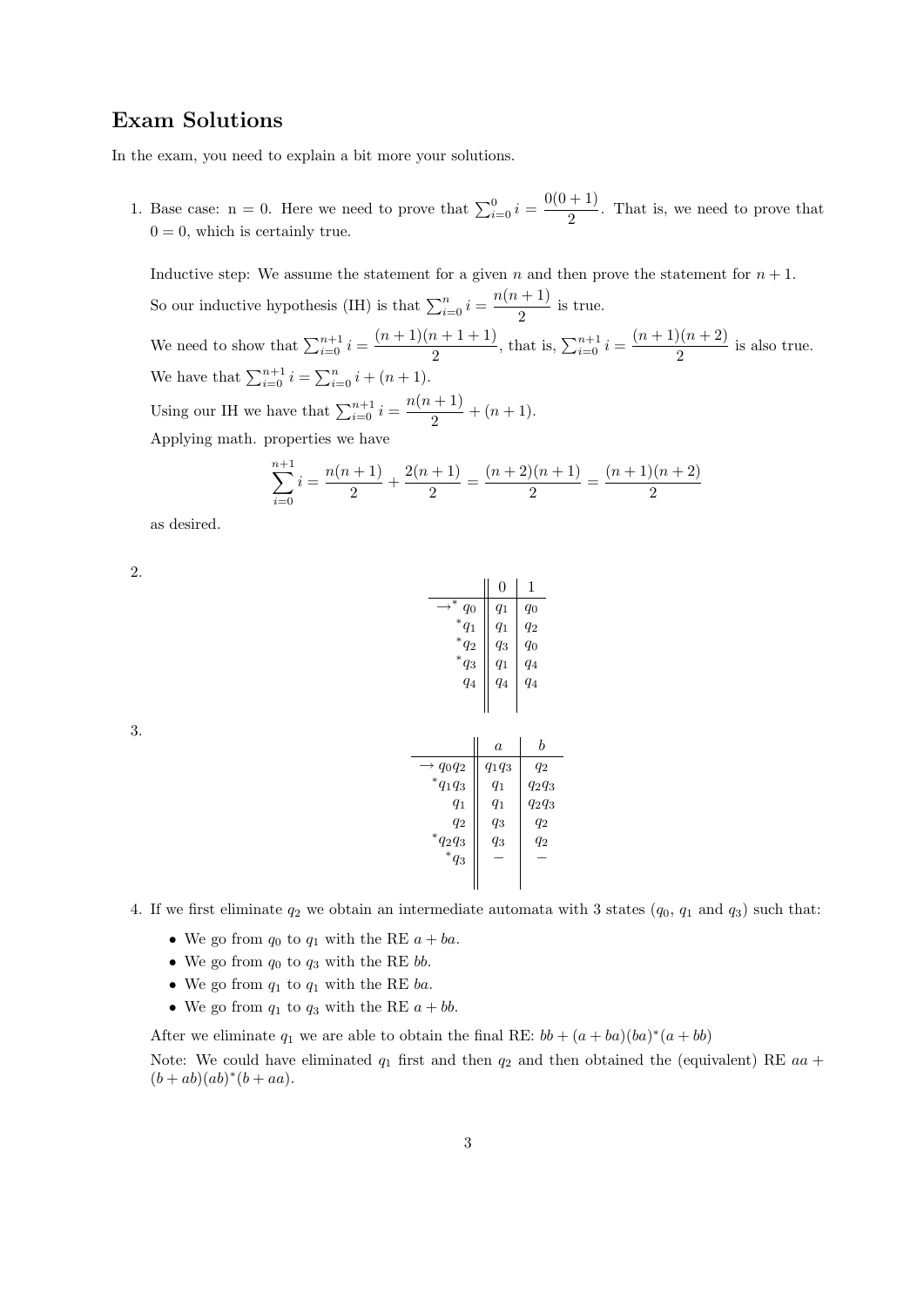- 5. (a)  $\mathcal{L}((a+b)a^*)$  is the language  $\mathcal{L}(a^+) \cup \mathcal{L}(ba^*)$ . Then  $(\mathcal{L}(a^+) \cup \mathcal{L}(ba^*)) \cap \mathcal{L}(baa^*) = \mathcal{L}(baa^*)$ , hence the resulting RE is  $baa^*$ .
	- (b)  $\mathcal{L}((0+1)*10)$  is the language over  $\{0,1\}$  with words ending in 10. Hence we want the set of words over  $\{0, 1\}$  which do not end in 10. The RE is then  $(1 + 0)*1 + (1 + 0)*00 + 0 + \epsilon$ .
	- (c) The REs  $(1+01)^*$  and  $(1+10)^*$  generate words with no consecutive 0's hence the resulting RE is  $(1+01)*00(1+10)*$ .
- 6. (a)  $(3.5 \text{pts}) b + ab^* + aa^*b + aa^*ab^*$  and  $a^*(b+ab^*) = a^*b + a^*ab^*$  represent the same language. We show the equivalence by explaining that the words generated by the RE on the left are also generated by the RE on the right, and vise versa.

Let  $w \in b + ab^* + aa^*b + aa^*ab^*$ . Each of the possible forms that w can get can also be generated by  $a^*b + a^*ab^*$ : b and  $aa^*b$  by  $a^*b$ , and  $ab^*$  and  $aa^*ab^*$  by  $a^*ab^*$ .

Let  $w \in a^*b + a^*ab^*$ .  $a^*b$  is generated by b (if not a is present) or by  $aa^*b$  (if at least 1 a is present).  $a^*ab^*$  is generated by  $ab^*$  (if only 1 a is present) or by  $aa^*ab^*$  (if more than 1 a are present).

- (b) (1.5pts)  $(ab + a)^*ab$  and  $(aa^*b)^*$  do not represent the same language. The RE  $(ab + a)^*ab$ generates words whose length is at least 2 and end with ab while the RE  $(aa^*b)^*$  generate a language which admits the empty word.
- 7. (a) Formally a regular language is such that it exists a deterministic finite automata which accepts the language. Since we have shown that  $DFA$ ,  $NFA$ ,  $\epsilon$ -NFA and RE are equivalent then a regular language is such that there is a FA which accepts it or a RE that generates it.
	- (b) Intuitively, a regular language is a language that needs only a finite memory in order to see if a certain word belongs to the language or not. We need 3n states to see if the word  $0^n1^n2^n$  for a *given n*. Since  $n > 0$  (hence it could grow unlimited) then we need an infinite number of states to recognise the language.
	- (c) See the book or the slides of the course for the statement of the Pumping lemma for regular languages.

Let us assume the language is regular. So the Pumping lemma gives as a certain  $n$ . Let  $w = 0<sup>n</sup>1<sup>n</sup>2<sup>n</sup>$ . Then y will contain only 0's and hence  $xy<sup>k</sup>z$  will contain more 0's than 1's and 2's for  $k > 1$ .

```
8. (a)
```
 $S \to P \mid Q$  $P \rightarrow aPc \mid ac \mid D$  $D \rightarrow bDc \mid bc$  $Q \rightarrow ED \mid E \mid D$  $E \rightarrow aEb \mid ab$ 

- S is the start symbols of the grammar: P generates the part  $k = m + n, k > 0$  and Q generates the part  $n = k + m, n > 0$ .
- P generates the part  $k = m + n, k > 0$ .  $aPc$  and ac introduce a c for each a. When and if we want to add b's we move to D.
- $D$  introduces a  $c$  for each  $b$ .
- Q generates the part  $n = k + m, n > 0$ .
- $E$  introduces a b for each  $a$ .
- (b) When  $k = n$  (and hence  $m = 0$ ) the grammar is ambiguous. Consider the 2 left-most derivations of b:  $S \Rightarrow P \Rightarrow D \Rightarrow bc$  and  $S \Rightarrow Q \Rightarrow D \Rightarrow bc$ .